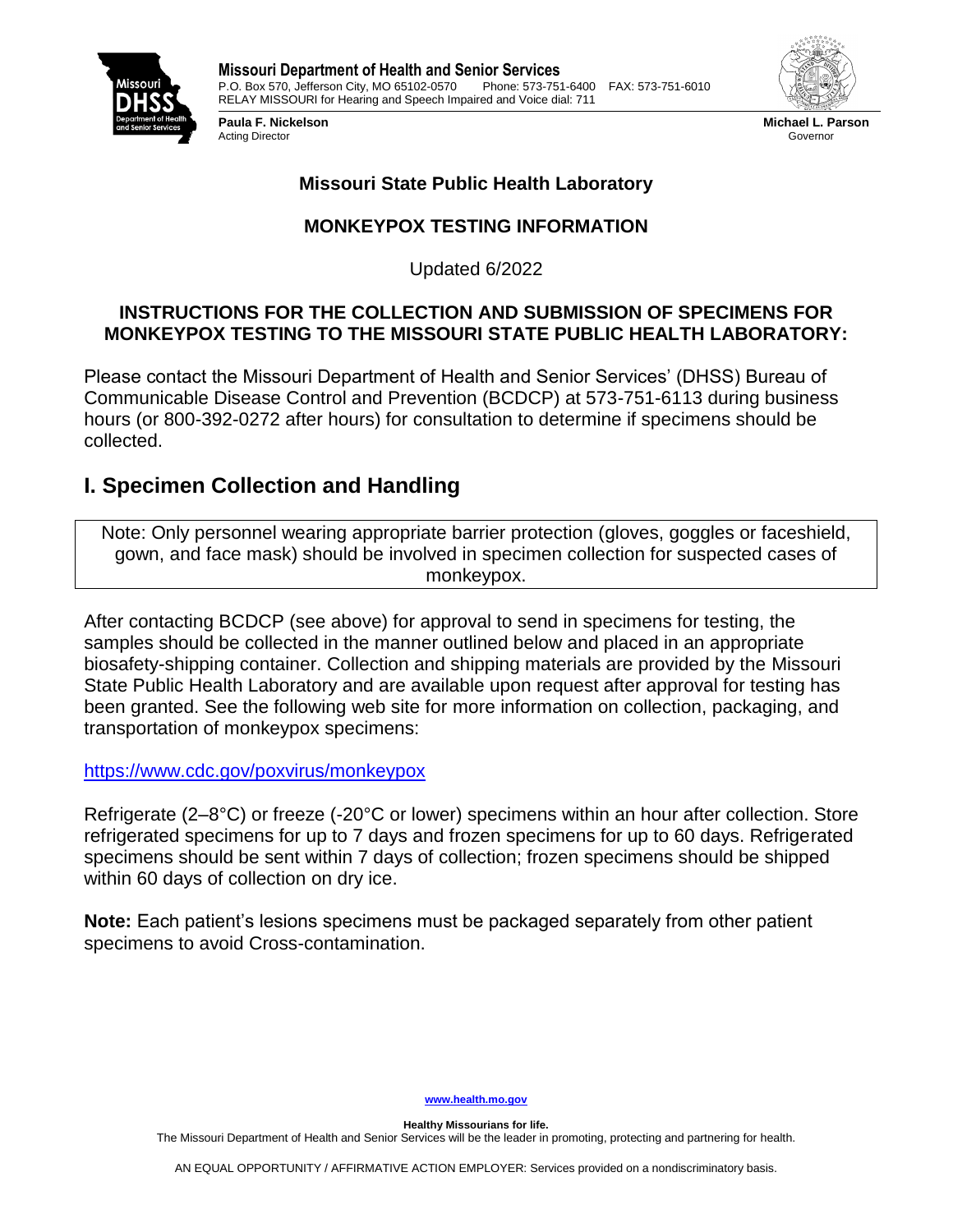## **A. Choose One of the Following Sample Types for Specimen Collection:**

## **1. Lesion Swab in Viral Transport Media (VTM)**

- Use only sterile Nylon, Polyester, or Dacron swabs with a plastic or aluminum shaft. Do not use other types of swabs
- If skin atop the vesicle is intact, it may be necessary to gently lance and lift the lesion roof using a clean disposable scalpel, lancet, or plastic scraper.
- Two swabs should be collected from multiple (a minimum of two) lesions, for a total of four swabs (two swabs per lesion).
- Swab or brush each lesion vigorously with two separate sterile dry swabs o Visually confirm lesion material or fluid is on the swab
- Break off the end of each swab and place in individual, screw-capped vial of VTM (UTM or MTM **cannot** be used)
- Information on the specimen container must match the information on the test request form. Label each specimen container with the following:
	- o Patient Name
	- o Date of Birth
	- o Collection Date
	- o Lesion Location (e.g. right foot, abdomen, left thigh)
- Refrigerate (2–8°C) or freeze (-20°C or lower) specimens within an hour of collection

# **2. Dry Lesion Swabs**

- Use only sterile Nylon, Polyester, or Dacron swabs with a plastic or aluminum shaft. Do not use other types of swabs
- If skin atop the vesicle is intact, it may be necessary to gently lance and lift the lesion roof using a clean disposable scalpel, lancet, or plastic scraper.
- Two swabs should be collected from multiple (a minimum of two) lesions, for a total of four swabs (two swabs per lesion).
- Swab or brush each lesion vigorously with two separate sterile dry swabs
	- $\circ$  Visually confirm lesion material or fluid is on the swab
- Break off the end of each swab and place in individual, screw-capped sterile tube with an O-ring. DO NOT ADD ANY VIRAL OR UNIVERSAL TRANSPORT MEDIA.
- Information on the specimen container must match the information on the test request form. Label each specimen container with the following:
	- o Patient Name
	- o Date of Birth
	- o Collection Date
	- o Lesion Location (e.g. right foot, abdomen, left thigh)
- Refrigerate (2–8°C) or freeze (-20°C or lower) specimens within an hour of collection